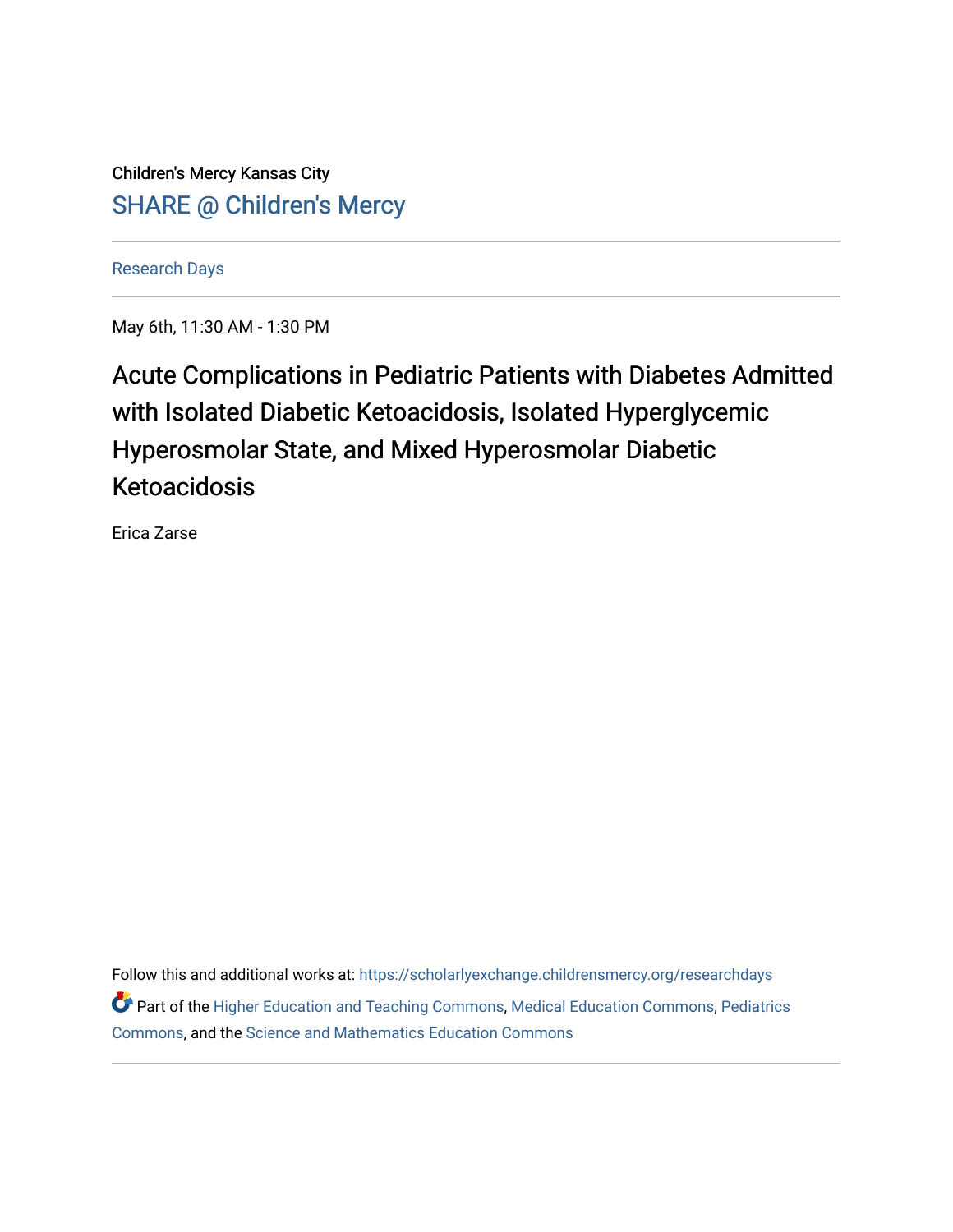**Acute Complications in Pediatric Patients with Diabetes Admitted with Isolated Diabetic Ketoacidosis, Isolated Hyperglycemic Hyperosmolar State, and Mixed Hyperosmolar Diabetic Ketoacidosis**

**Submitting/Presenting Author (must be a trainee):** Erica Zarse

**Primary Email Address:** ezarse@cmh.edu

# ⎕**Medical Student**

⎕**Resident/Psychology Intern (≤ 1 month of dedicated research time)** 

⎕**Resident/Ph.D/post graduate (> 1 month of dedicated research time)**

**X Fellow** 

## **Primary Mentor (one name only):** Sarah Tsai, MD

**Other authors/contributors involved in project:** Michelle Knoll, MD; David D. Williams, MPH; Kelsee Halpin, MD, MPH; Gouri Kallanagowdar, medical student

**IRB Number:** STUDY00001830

**Describe role of Submitting/Presenting Trainee in this project (limit 150 words):** I, the submitting/presenting trainee, am a current Pediatric Endocrinology Fellow. I am the principal investigator, and this data is the focus of my primary fellow's project. This abstract presents the preliminary data collected and analyzed over the last 6 months. I have submitted this abstract to the Pediatric Endocrine Society in hopes of a poster or oral presentation. My long-term plan is to have a completed manuscript for fellowship graduation and hopefully get accepted for publication.

# **Background, Objectives/Goal, Methods/Design, Results, Conclusions limited to 500 words**

## **Background:**

Diabetic ketoacidosis (DKA), hyperglycemic hyperosmolar state (HHS), and mixed DKA and HHS (hyperosmolar DKA) are hyperglycemic emergencies for which children with diabetes mellitus (DM) are admitted to the hospital. To date, there is little evidence to guide the management of pediatric diabetic patients with hyperosmolarity.